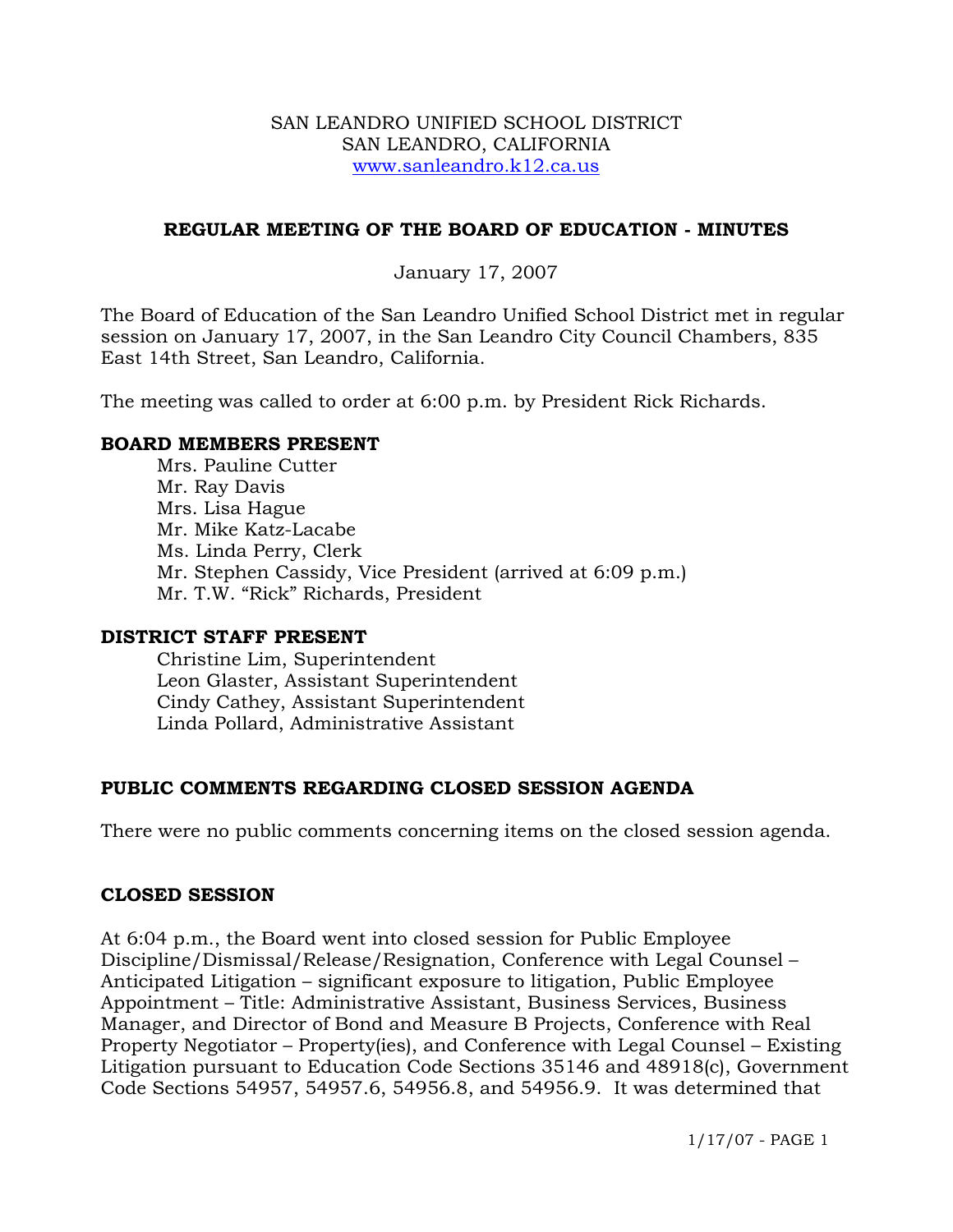there was no need for the closed session for Student Expulsions. The closed session was adjourned at 6:54 p.m.

The Board returned to open session at 7:00 p.m. with the Pledge of Allegiance to the Flag led by Dean Koenig, District Representative to the Recreation and Parks Commission. President Richards said the Board had been in closed session and had taken the following action:

- On a motion made by Mr. Davis and seconded by Mrs. Hague, the Board appointed Lisa Busbee-Young as Administrative Assistant, Business Services by a 7-0 vote.
- On a motion made by Mrs. Cutter and seconded by Ms. Perry, the Board appointed Michael Murphy as Director of Bond and Measure B Projects by a 7-0 vote.
- On a motion made by Mr. Davis and seconded by Mr. Cassidy, the Board appointed Madeline Gabel as Business Manager by a 7-0 vote.
- With respect to Employee #7205, the Board took action to approve the resignation with respect to the employee position – Title: Campus Security Officer by a 7-0 vote.

## **APPROVAL OF AGENDA**

Ms. Perry asked that Information Item 1.2-I, Hayward Area Athletic League (HAAL) Proposed Changes be discussed before 1.1-I, CSBA Conference Update due to the time sensitive matter.

On a motion made by Ms. Perry and seconded by Mr. Davis, the Board approved the agenda for the regular meeting of January 17, 2007, as amended by a 7-0 vote.

**REPORTS** Dean Koenig, San Leandro Unified School District Representative, updated the Board on the activities of the Recreation and Parks Commission. He reported that the San Leandro Family Aquatic Center at Washington Manor Park was recently dedicated and that Trustees Perry and Davis were in attendance. He offered to take other interested Trustees on a tour of the facility.

> In December the Commission met with the Youth Advisory Council and discussed the enjoyment of the City parks, and ideas for facilitating City-sponsored youth events in lieu of a teen center.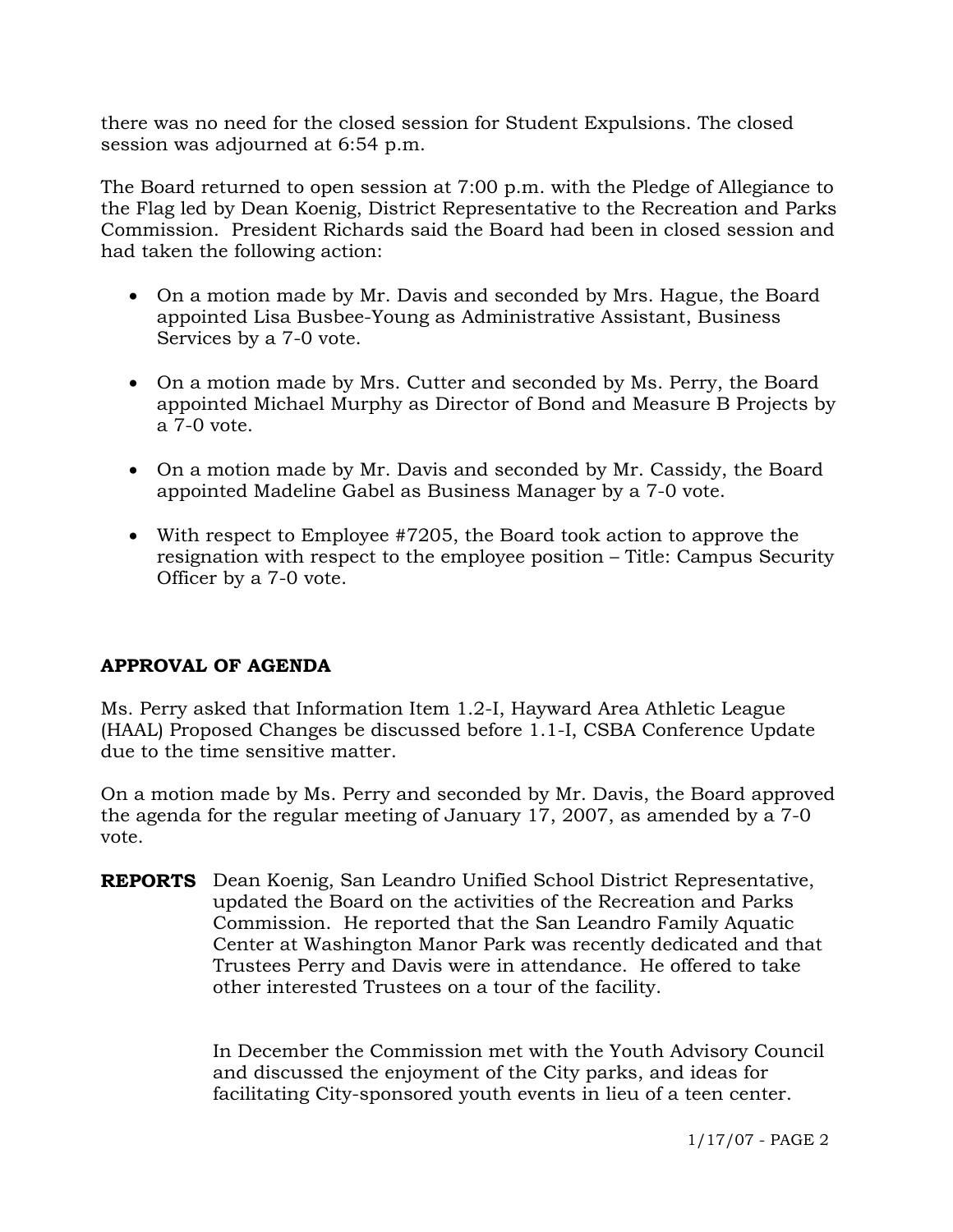In addition to reinstating the Cherry Festival, the Commission is in the process of developing a parks foundation which would provide financing for the Cherry Festival as well as opportunity to carry out any parks needs that are not in the City budget, adding that invitations recruiting steering committee members would be forthcoming.

## **PRESENTATIONS**

- A Video Presentation: "Honoring the Alameda County Teacher of the Year 2006-2007 Celebration", highlighting San Leandro Unified's Teacher of the Year, Jill Synnott, was shared.
- A Certificate of Commendation was presented to Barbara Barry for her outstanding efforts in launching the College Bound Program at San Leandro High School.
- \* Deborah Cox accepted, on behalf of the Measure B Steering Committee, a Resolution recognizing and commending the committee for their outstanding efforts to the schools and community of San Leandro in securing passage of Measure B, the \$109 million school facilities bond, with a 68.66% vote in the November 7, 2006, election: to Co-chairs Deborah Cox and Leroy Smith for providing steadfast and passionate leadership; to Mary Beth Barloga and Joyce Starociak for successfully building relationships with the San Leandro senior citizens community; to Dale Gregory and Jeni Engler for providing excellent outreach to school parent groups; and to Morgan Mack-Rose, chairperson, and Eric Reyes for organizing and recruiting Measure B Phone Bank volunteers.
- \* Steve Wescott, from Perry-Smith, LLP, presented the Audit Report for 2005/2006. He briefly reviewed the various matters that must be communicated to Districts' Board of Education under generally accepted auditing standards along with management's responsibilities including management judgments and accounting estimates, audit and potential adjustments, and accounting policies and alternative treatments. He reported that the auditors did not encounter any disagreements with management, they were not aware of any consultations with other accountants, there were no major issues discussed with management prior to retention, and they did not encounter any difficulties while performing the audit, adding that District staff provided all the necessary information needed to complete this very successful audit.

 With the passage of the Measure B Bond, he explained that it was customary to include financial documentation when selling bonds with the official statements and suggested that the District management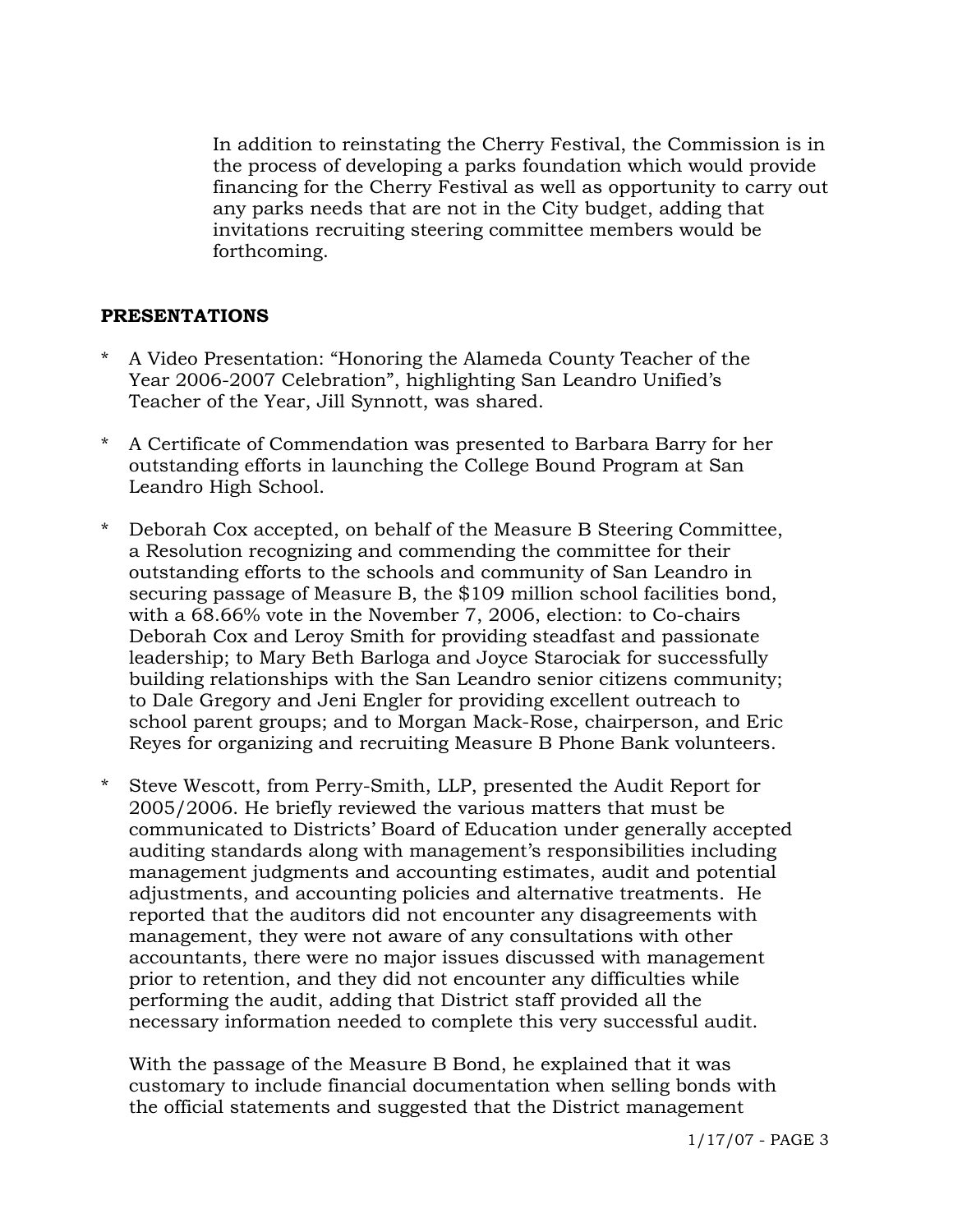allow his firm to review those documents before they are sent out to make sure that bond counsel has not included anything in the official document and that the statements are complete.

 Referring to the previous audit, Mr. Wescoatt stated that with the exception of Associate Student Body (ASB) accounting, all findings reported in the prior year were corrected in the current year and that the 2005-2006 audit only identified ASB accounting and kindergarten continuation in the Findings and Recommendations (which was a huge improvement over the prior year), attributing this to the integrity and dedication of the District staff to take this seriously and address issues as they arose.

 With respect to ASB accounting, he reminded the Board that Perry- Smith had been asked to provide an in-service for site personnel highlighting the importance of internal control with respect to student body accounting. As a result of that training, he was very encouraged by the response of the participants, and hoped that the finding would be resolved in the current year, adding that while their firm had not conducted any follow-up training, Assistant Superintendent Leon Glaster and the business staff were providing some follow-up to reinforce their efforts.

 He drew the Board's attention to the state compliance section of the report, highlighting a few procedural changes such as the Morgan Hart Class Size Reduction, and two new procedures for 2006-07 that will address certified employees and grants.

President Richards thanked Mr. Wescoatt for his presentation.

**REPORTS 8:00 p.m. Time Specific**  Student Representatives' Reports – Rachel Whyte, San Leandro High School student representative, updated the Board on activities at the high school. She thanked the United Parents for funding the first "Breakfast of Champions" which recognized 249 "Pirates" earning a 4.0 or higher GPA. San Leandro High School's "Quiz Bowl" competed for the first time on Channel 4's "Quiz Kids" during the winter break. Although they didn't win, it was a good experience. San Leandro High School women's basketball placed second in the Nike tournament; men's basketball won the Modesto Christian tournament, and women and men's' wrestling are participating in their own respective tournaments. Finals are scheduled for this week, and the Senior Cruz will be Thursday. DECA competed in Norcal, and senior cap and gown orders will take place on January 30 and 31.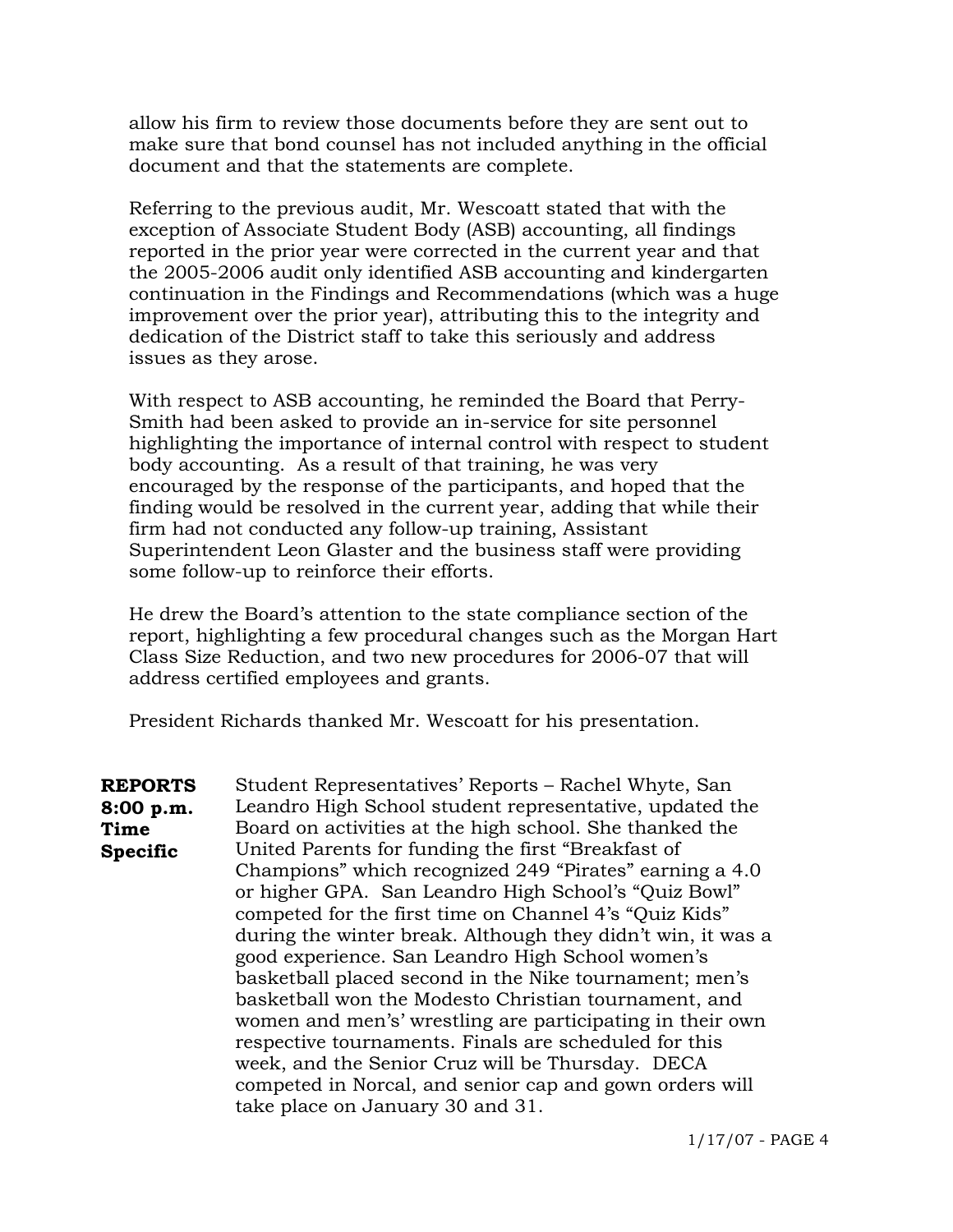As Chair of the Youth Advisory Commission, Rachel also reported on the activities of the commission. This year the commission dispersed \$1800 in mini grants to Bancroft Middle School athletics for girls' basketball uniforms; to a Chinese Christian School club who was sponsoring a child in China; to two winter percussionists and the Culture Club at Arroyo High School, and to the San Leandro High School Women's Empowerment group for their yearly conference.

The annual Youth Summit, which seeks student participants throughout San Leandro to come together and discuss a common issue, will be March 12 and is entitled "World Awareness". The focus will be on issues facing teens today and how it impacts the community and helps inspire their peers.

Mrs. Cutter announced that Rachel won first place, in her weight division at the Roger Briones Women's Wrestling Tournament, noting that the tournament was named after a San Leandro High School parent.

# **PUBLIC TESTIMONY ON NON-AGENDA ITEMS**

None

## **BOARD WORKSHOP: The District's Communication Plan**

The Board and community received information by staff and engaged in an interactive process to refine and improve the District's Communication Plan.

Robin Michel, assisted by Danny Hillman, presented a PowerPoint presentation highlighting the new Measure B segment of the plan and conducted a beta testing of the new District website.

Ms. Michel shared a brief overview of the October 2006 Communications presentation, reiterating a key finding from the Fern Tiger Associates 2005 Report, *Engaging the San Leandro Community in its Schools, "It will be increasingly important to develop a structured, comprehensive and strategic communications plan that enables diverse audiences to understand the struggles of the District in a way that forces education issues to be community issues – not just District issues."* 

To that end, the District had begun the implementation of the DRAFT Measure B outreach segment of the One Clear Voice Communication Plan which includes strategies, actions plans and procedures established by the Board at their December 14 Board meeting for a Citizens Oversight Committee, noting that the application had been posted on the website, press releases had been sent to the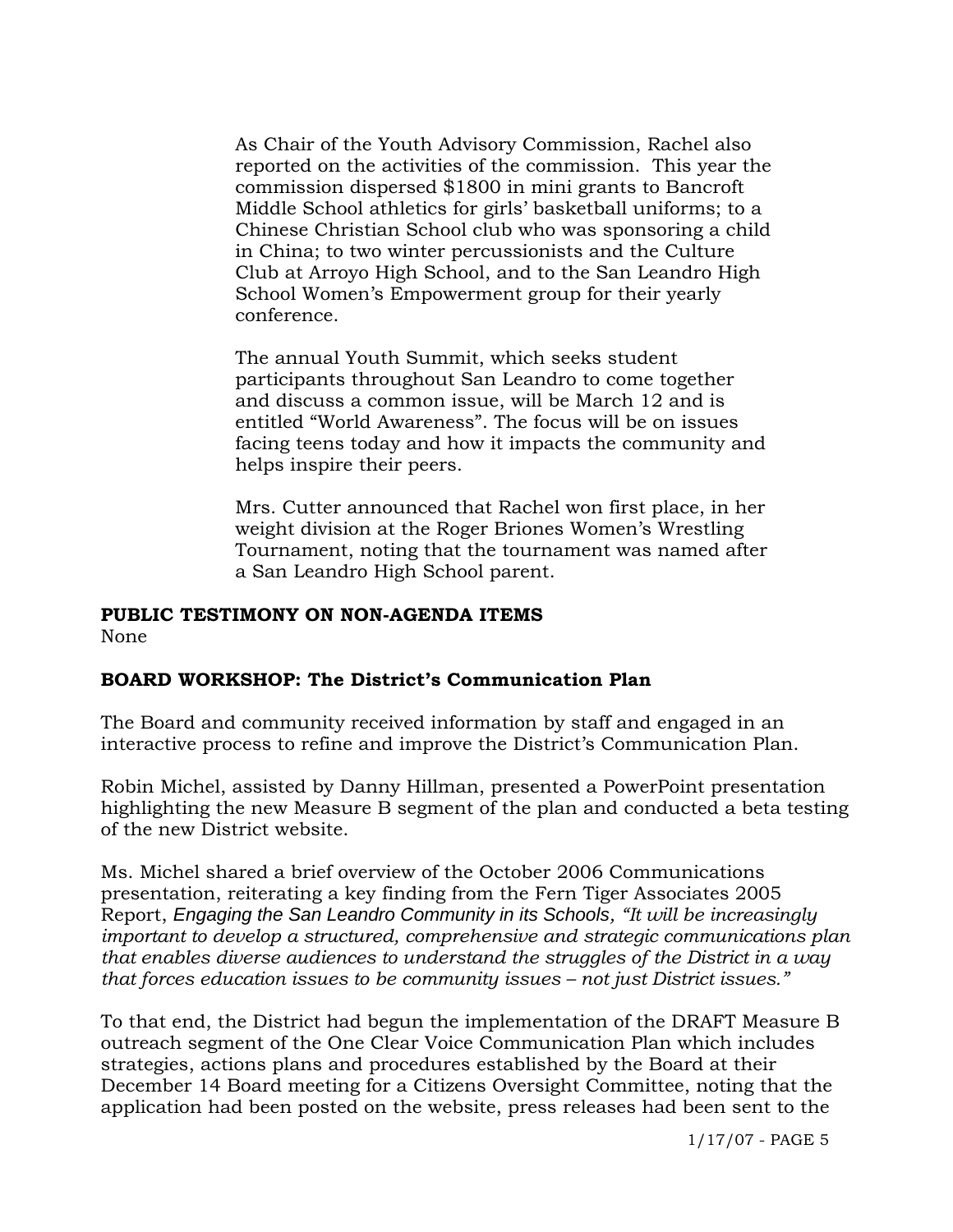San Leandro Times and Daily Review, recruitment ads had been placed in the San Leandro Times, and a recruitment poster was displayed at every District school. In addition multiple methods were being developed to keep the stakeholders and public informed such as "Messages from the Superintendent" in school newsletters and annual reports distributed through community organizations (such as the San Leandro Chamber of Commerce), listserv, etc.

Ms. Michel took the Board on a "test drive" demonstration of the new District website and navigation which would now ease the ability to access forms and information, provide an enhanced internet presence, better reflect our student focus, and provide better customer service. Highlights included a pull down menu bar on the homepage allowing users to access information in multiple ways, as well as spotlighting up-to-date information regarding Measure B for example, upcoming events, news, and an interactive map of the District's school facilities for easy reference. The website will also be filled with numerous rotating photos showcasing students, staff, teachers, and the community.

Ms. Michel explained that there would be ongoing brainstorming with parents about the kinds of questions and information they would like to see on the website, adding that some of the feedback received from members of the Superintendent's Parent Leaders' Council had already been incorporated into the site. She said that the new website was available internally for those wishing to take their own "test drive", and that any additional feedback should be sent to her, adding that the "launch" was scheduled for February 15.

Following the public demonstration, which was well received by the Board, trustees offered some suggestions and comments.

Mrs. Hague asked about emergency notices being added to the site should the need arise. Ms. Michel noted that in addition to having the ability to immediately add emergency alerts, parents would have the opportunity to sign-up for E-News where they would receive email bulletins.

Mr. Katz wondered how extensive the website links would be to Spanish and Cantonese translations. Ms. Michel said that the site would initially provide a Spanish and Cantonese page that would carry basic information and provide links to all PDF communications that that been distributed in those two languages, with the hopes of increasing it to a more full-fledged type of website in the future.

Mrs. Cutter reminded staff about the importance of receiving waivers from the parents for the pictures that are posted on the website, suggesting that waivers also be included in the sports' packages.

With regard to Food Services and in light of all the increased information around the Wellness policies and nutrition etc, trustees thought it would be helpful to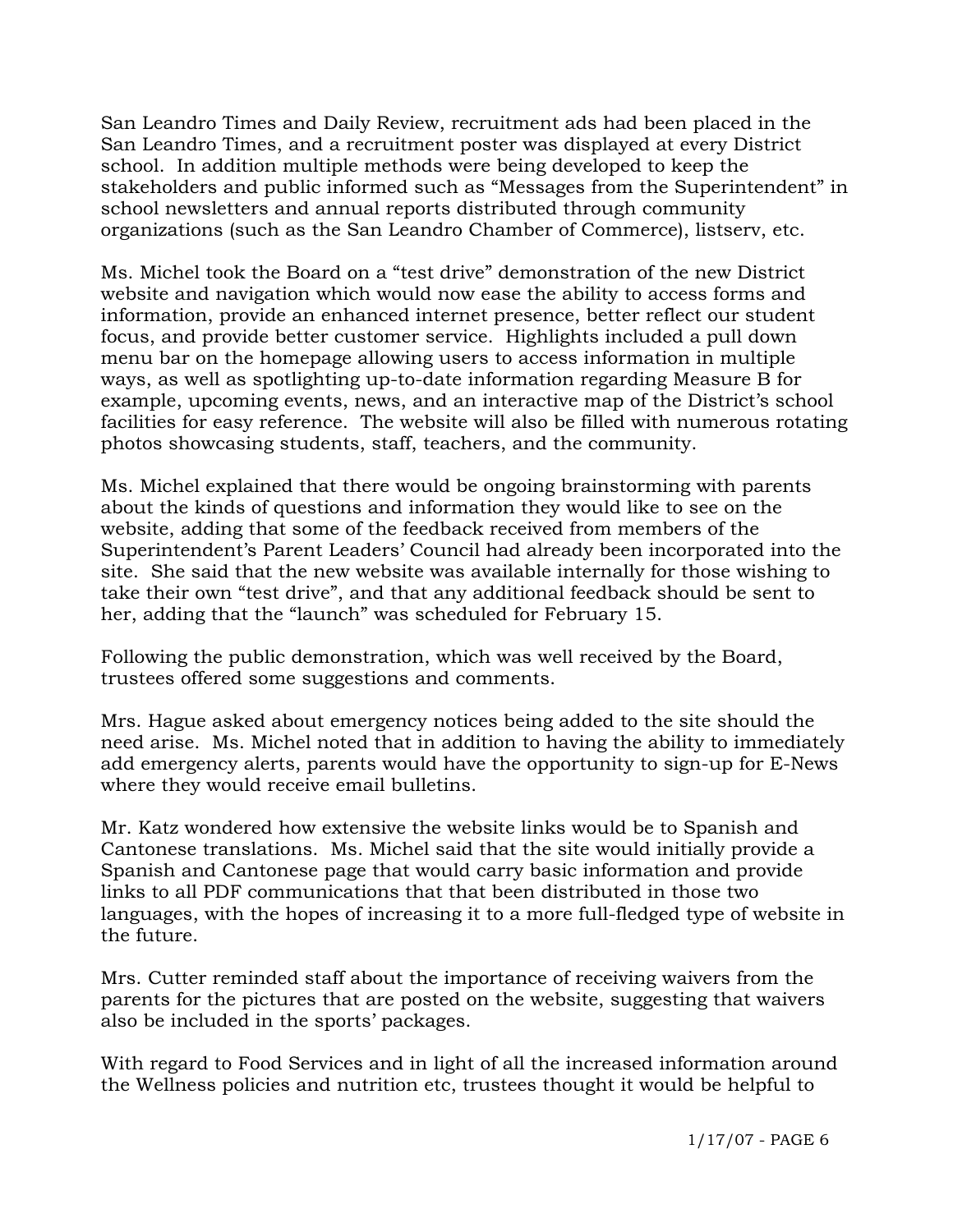have links to the menus, as well as applications and contact information regarding free and reduced lunches.

Mr. Richards was concerned about the maintenance of the site once it was launched. Ms. Michel said that there have been discussions around cross training so that each department will be able to maintain their own section.

Ms. Perry shared that she had attended a workshop at the CSBA conference focusing on communication to the non-parent population, which brought to mind that most of the voters and population were non-school participants, adding that she would pass on the PowerPoint presentation.

Mrs. Cutter noted an additional thought that the Communication Plan might be part of a school site media package housed in one binder for easier accessibility.

Board members offered their thanks to the staff, and Yvonne Day of Y Day Designs for all of their work, and looked forward to further outreach and engagement with the community.

The Superintendent noted that she would incorporate all the concerns and suggestions shared, reminding the Board that the Communication Plan was an on-going plan and that they could expect a possible update next quarter.

## **REPORTS**

- 1) Correspondence Clerk Perry reported receipt of the following emails from Brian Bean regarding Gentleness Human; from Academic Software News regarding Academic Software News – December 2006; from Alex Harp regarding Career Week at Bancroft; from Tony Breslin regarding Construction Bond Manager Position request for info; from Keith Caraballo regarding New Haven Conley-Caraballo High School naming for father; from Andy Fernandez regarding electronic school board demonstration; from Stephen Cassidy regarding Michael Gregory speech and rally at Root Park, January 15; from Sabrina Ramirez regarding CS Monitor article, *"English Language Learners Succeed in St. Paul, Minn."*; from Wafaa Aborashod regarding Ed. Week article, *"New CA Law Addresses Facilities Repairs for Low Performing Schools"*; from Christine Gibney regarding parent robbed at gun point at Davis Street Center-Roosevelt last week and a meeting Tuesday, January 16 at 6 p.m. regarding the Roosevelt January 4 incident; from Dan Martin regarding robbery at Roosevelt Davis Street; from Ed. Software Newsletter regarding Ed. Software Sale – January 2007; from Linda Perry regarding ACSBA meeting January 18, additional speaker for ACSBA meeting on civic education, and forwarded message from Jerome Wiggins on NCS realignment; and from Dora Blanchard regarding SAG.
- 2) Superintendent's Report Superintendent Lim reported that the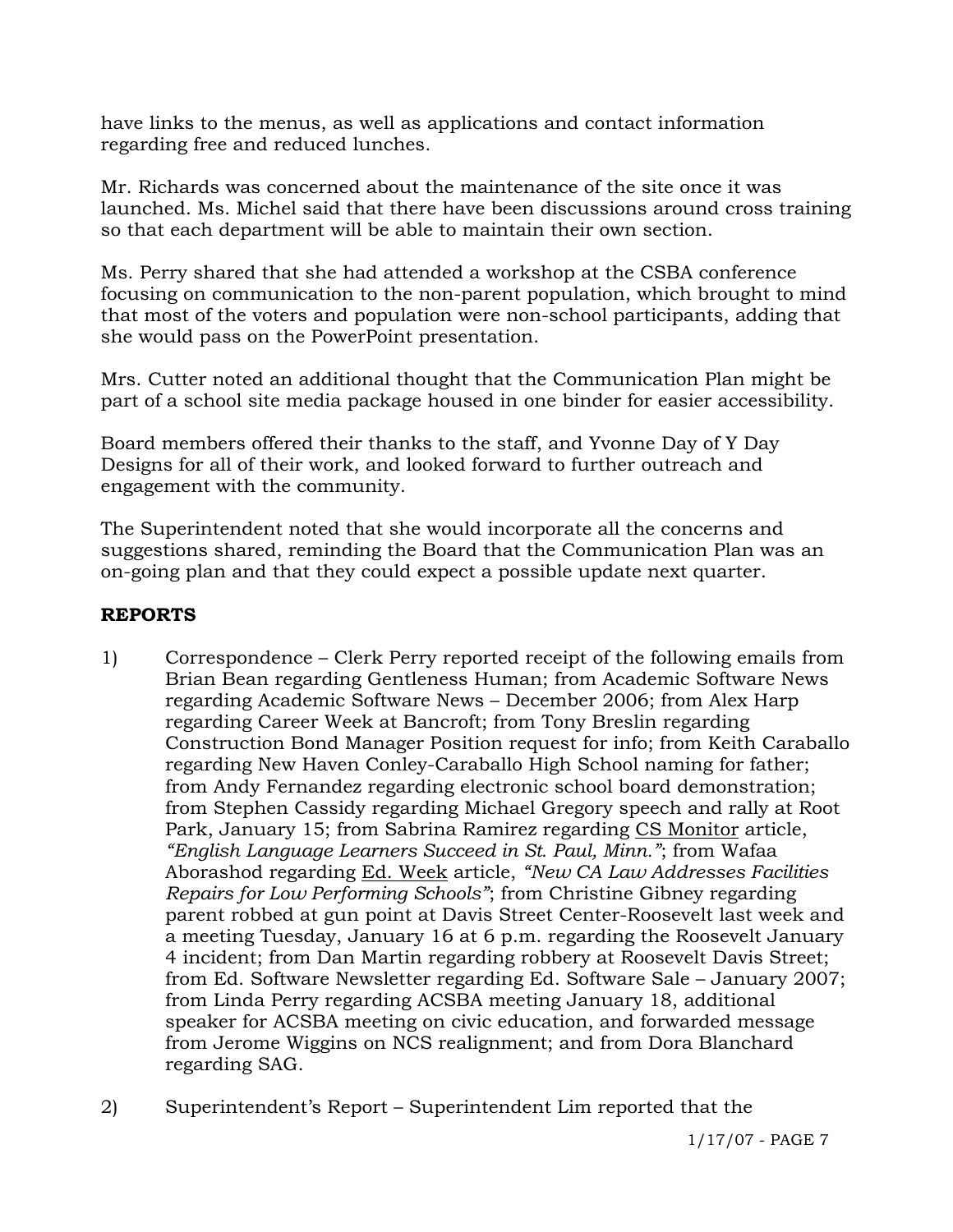Superintendent's Parent Leaders' Council had their second meeting and, all but two schools (Garfield & McKinley) were represented, adding that the very excited and enthused group provided very good feedback regarding the new website. In addition to enjoying the review of the website, they were interested in learning more about resources such as Girls' Inc., counseling, and parent advocates.

The District staff and teachers attended a Collaborative Action Research for Equity (CARE) team training today, January 17, and discussed what it means to be a culturally responsive teacher and how conveying that to African America, Asian, or Latino students might be different. Their next CARE training will be May 7.

Further, the Superintendent announced the following upcoming District events:

- Planning Day, Friday, January 19.
- Staff Development Day, Monday, January 22. Elementary and secondary staff will be attending a presentation by Dr. LeMoine at Madison, custodians and maintenance staff will be attending safety and risk related training at John Muir, and clerical staff will receive First Aide and CPR training at the District Office.
- "No Name Calling Week will be January 22-26. A Resolution is being brought forward for Board action tonight.

Ms. Lim noted that she would be attending the annual Superintendent's Symposium from January 24 through January 26.

Regarding the January 4 robbery at Roosevelt Elementary, the Superintendent said it was fortunate that the principal was on site, and had immediately made contact with the victim. Ms. Lim said that she has also been in contact with Rose Johnson, the Director of the Davis Street Center, and that the District has ordered a new front door with a viewing window, an electronic buzzer, and will be relocating the entrance to the facility for increased visibility, as well as conducting an analysis on additional cameras and surveillance district wide. She commended school staff for their quick response, adding that there was a community meeting last night at Roosevelt.

- 3) Board Committee Reports
	- Communication Mr. Katz reported that the committee met on Friday, January 12 and reviewed the website and provided feedback. He thanked Robin and Yvonne.
	- Curriculum Mrs. Hague reported that the committee met January 17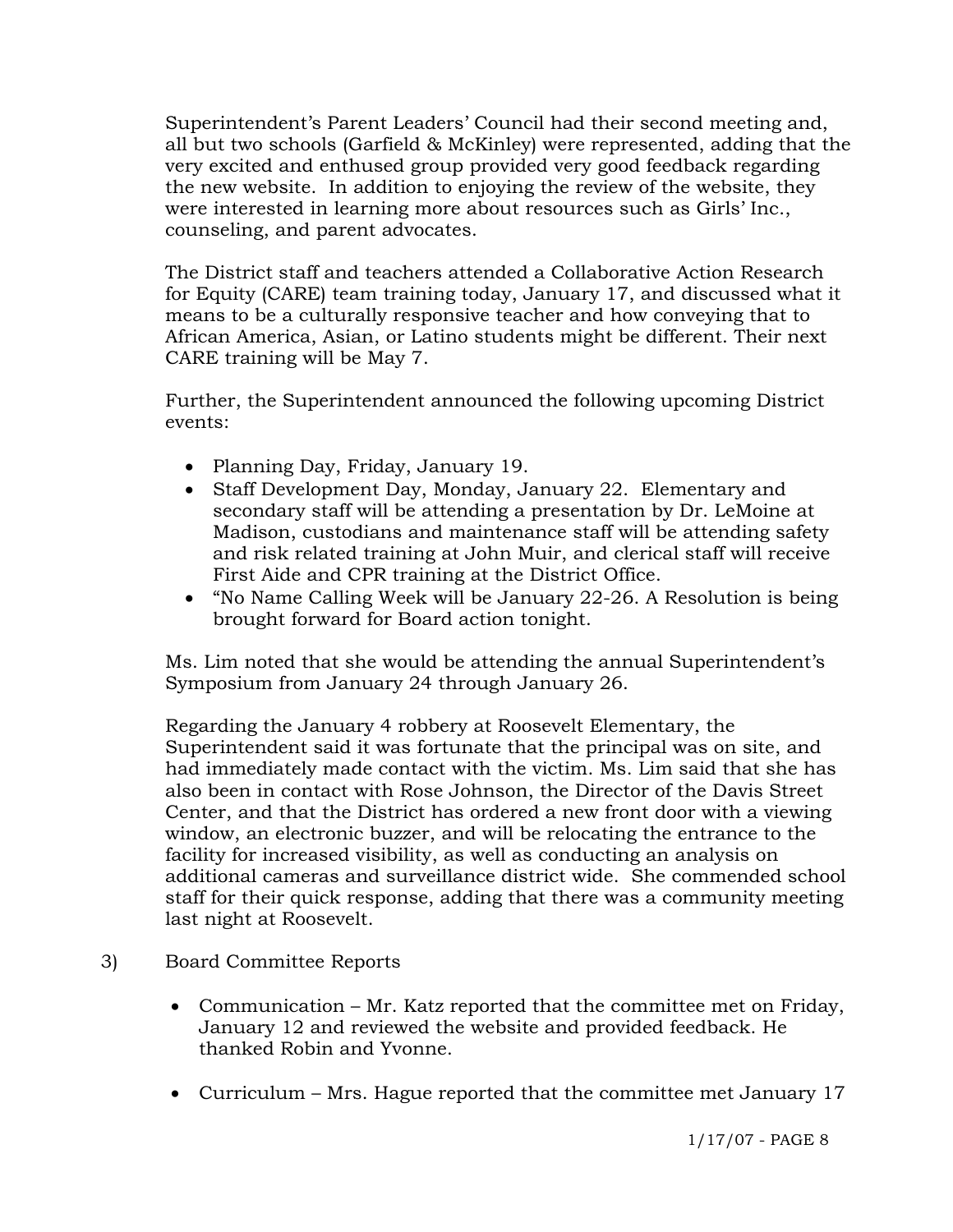and reviewed the following high school courses which are being brought forward for Board consideration tonight noting that Social Justice I, II, & III; and Forensics are part of a future Leadership Academy, and Advanced Placement World History is the first sophomore AP class. As a way of increasing their role in the District, the committee decided to schedule regular monthly meetings.

## **CONSENT ITEMS**

Mrs. Cutter requested that 1.1-C, Approval of Board Minutes – December 5, 2006, and 1.2-C, Approval of Board Minutes – December 14, 2006, be pulled from the Consent Calendar.

General Services

Human Resources

2.1-C Acceptance of Personnel Report

Educational Services

- 3.1-C Acceptance of Donations
- 3.2-C Non-Public School Contracts
- 3.3-C Proposed Stipulated Expulsion for Student E12-06/07
- 3.4-C Proposed Stipulated Expulsion for Student E14-06/07
- 3.5-C Rescind Stipulated Expulsion Order for Student E9-06/07
- 3.6-C Proposed Site Discretionary Block Grant Expenditure Plan for San Leandro High School
- 3.7-C School Safety Plans 2006-2007
- 3.8-C Proposed New Course for San Leandro High School Social Justice I
- 3.9-C Proposed New Course for San Leandro High School Social Justice II
- 3.10-C Proposed New Course for San Leandro High School Social Justice III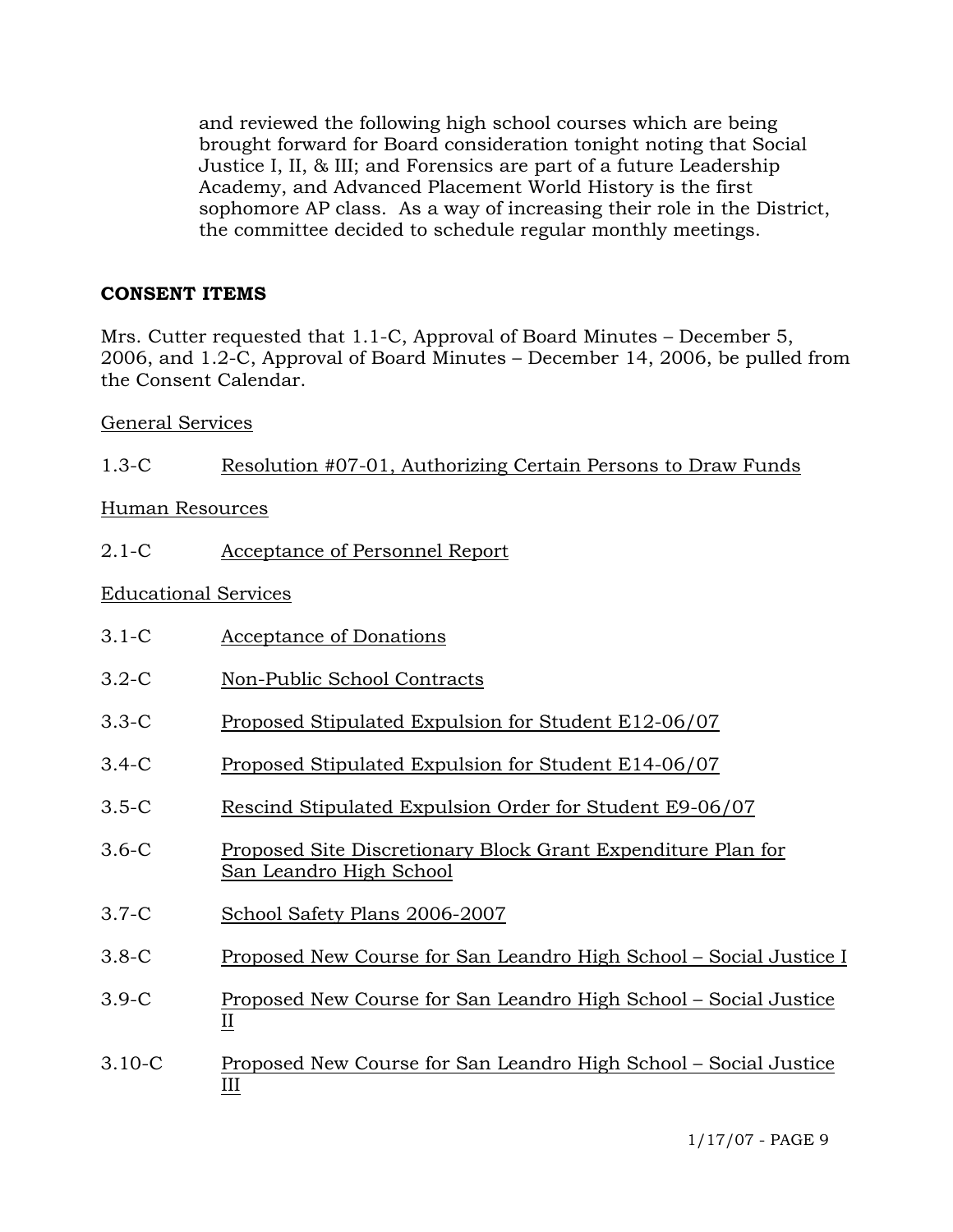- 3.11-C Proposed New Course for San Leandro High School Forensics
- 3.12-C Proposed New Course for San Leandro High School Advanced Placement World History
- 3.13-C Resolution #07-02, National "No Name Calling Week", January 22- 26, 2007

Business, Operations and Facilities

- 4.1-C Ratification of Payroll
- 4.2-C Approval of Bill Warrants
- 4.3-C Intra-Budget Transfers
- 4.4-C Change Order No. 2, John Muir Adult School Phase I Building Project.
- 4.5-C Change Order No. 3, Bancroft Middle School Modernization

On a motion made by Mr. Davis and seconded by Mrs. Cutter, the Board approved the remaining consent items by 7-0 vote.

## General Services

## 1.1-C Approval of Board Minutes – December 5, 2006

Mrs. Cutter felt that the minutes should be signed by Mrs. Hague who was the acting clerk for the December 5 meeting.

On a motion made by Mrs. Cutter and seconded by Mr. Davis, the Board approved the December 5, 2006, Board minutes as amended by a 7-0 vote.

1.2-C Approval of Board Minutes – December 14, 2006

Mrs. Cutter referred to page 4 of the minutes and comments made by Mr. Cassidy referring to the high school safety plan, *"Prior to the vote, Mr. Cassidy said that he appreciated the additional work that had been done on the high school's plan, adding that in light of the events that have occurred in the past during the spring at the high school, he asked for a presentation updating the Board on racial tensions prior to April 2007."* It was her understanding that Board consensus was not given to the wording of the request and she would rather not have tensions at the high school labeled "racial", as

1/17/07 - PAGE 10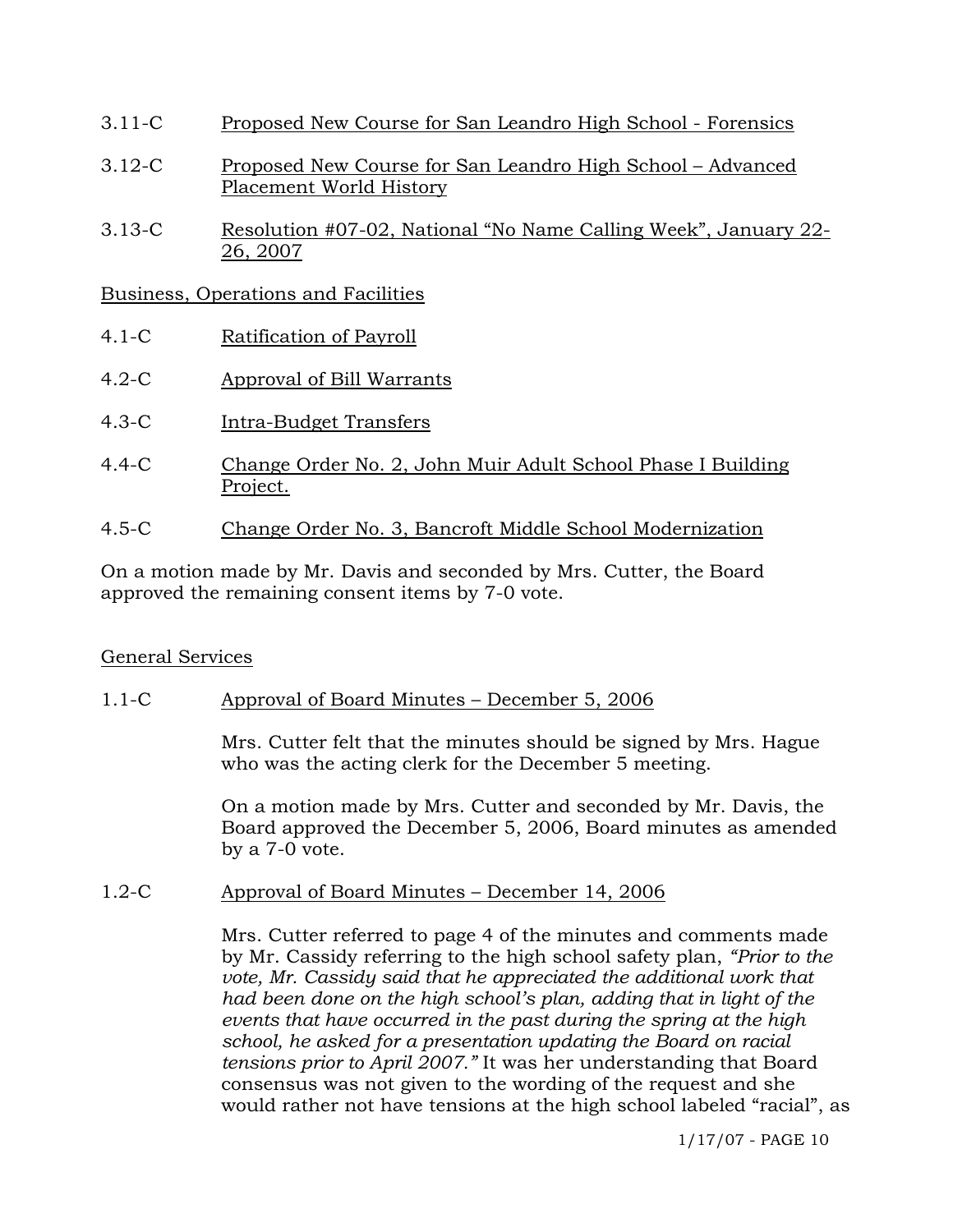she felt that it was not a fair statement, as a multitude of tensions may factor into the events that occur. She suggested that a "safety update" might be more appropriate and asked that "racial tensions" be removed from the minutes.

Mr. Cassidy reminded the Board that minutes are to reflect what was stated, not have something deleted at a later date because that person didn't like what was said.

Mr. Richards agreed that Board consensus was not given to have that request brought forward at a later date. He suggested that in the future when asking for something to appear on future agendas, the member making the request must receive Board consensus; however, Mr. Cassidy would have the opportunity to address this issue during Board comments if he chose to.

Mr. Cassidy agreed to Mr. Richards' suggestion; however, he felt that the minutes should remain the same.

On a motion made by Mrs. Cutter and seconded by Mr. Katz, the Board approved that the December 14, 2006, Board minutes would remain the same as presented, noting Mrs. Cutter's request that updates brought forward be referred to as "safety" and not be labeled "racial tensions", by a 7-0 vote.

## **ACTION ITEMS**

#### General Services

## Business, Operations and Facilities

#### 4.1-A 2005/2006 Fiscal Year Independent Audit Report

On a motion made by Mr. Davis and seconded by Ms. Perry, the Board approved the 2005/2006 Fiscal Year Independent Audit Report prepared by the firm of Perry-Smith, LLP by a 7-0 vote.

#### **CONFERENCE ITEMS**

General Services

#### 1.1-CF Alameda County School Boards Association (ACSBA) Representative

On a motion made by Mrs. Cutter and seconded by Mrs. Hague, the Board appointed Linda Perry as representative to the Alameda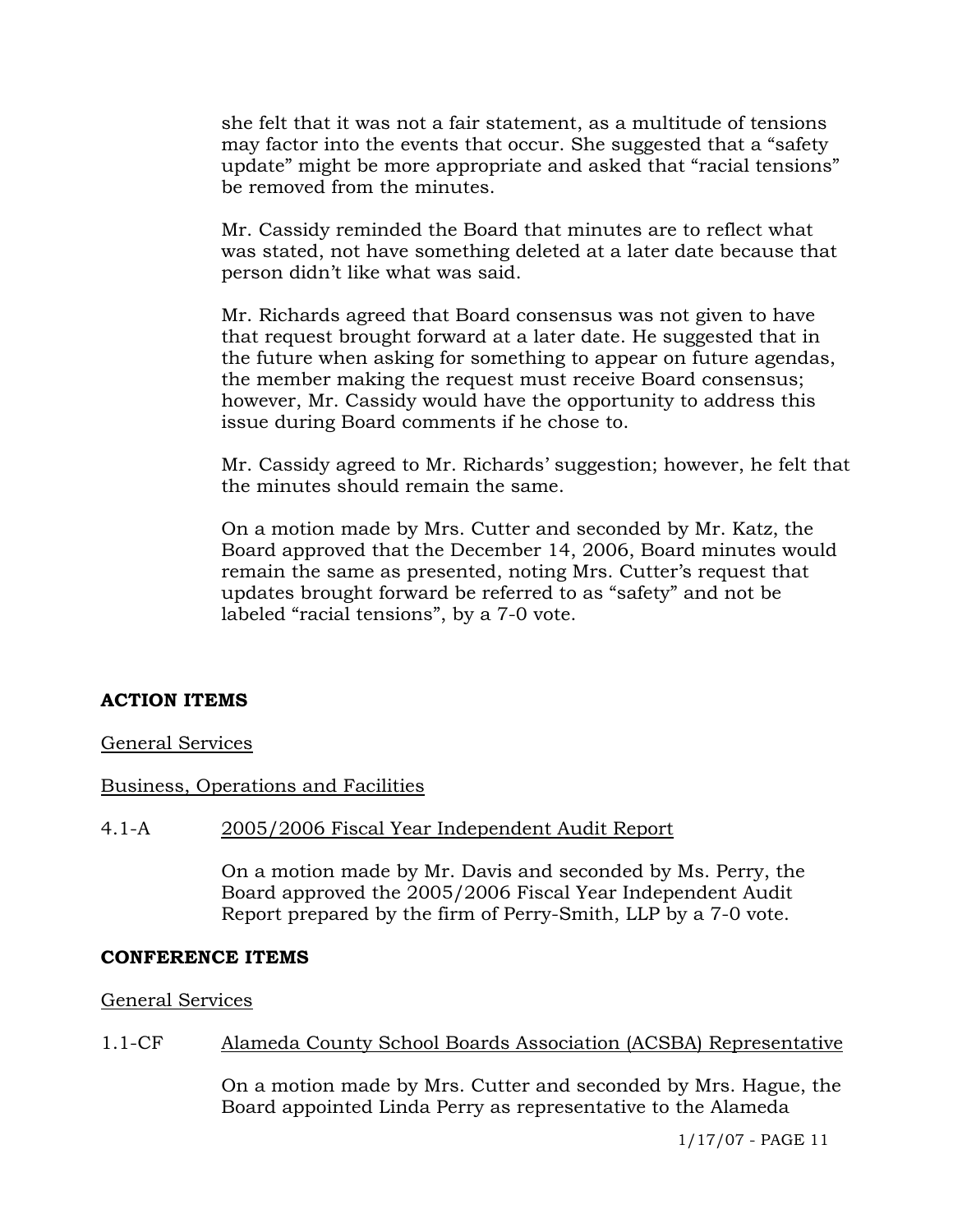County School Boards Association (ACSBA) by a 7-0 vote.

1.2-CF Alameda County School Boards Association (ACSBA) Representative Alternate

> On a motion made by Mr. Davis and seconded by Mrs. Hague, the Board appointed Pauline Cutter as the alternative representative to the Alameda County School Boards Association (ACSBA) by a 7-0 vote.

1.3-CF Eden Area Regional Occupational Program (ROP) Governing Board

On a motion made by Mr. Davis and seconded by Mrs. Cutter, the Board appointed Rick Richards as representative to the Eden Area Regional Occupational Program (ROP) Governing Board for a 2-year term by a 7-0 vote.

1.4-CF Eden Area Regional Occupational Program (ROP) Governing Board Alternate

> On a motion made by Mrs. Cutter and seconded by Mr. Davis, the Board appointed Mike Katz as the alternate representative to the Eden Area Regional Occupational Program (ROP) Governing Board for a 2-year term by a 7-0 vote.

1.5-CF Mid-Alameda County Special Education Local Plan Area (MACSELPA) Representative

> On a motion made by Mrs. Hague and seconded by Mrs. Cutter, the Board appointed Linda Perry as representative to the Mid-Alameda County Special Education Local Plan Area (MACSELPA) by a 7-0 vote.

1.6-CF Mid-Alameda County Special Education Local Plan Area (MACSELPA) Alternate Representative

> On a motion made by Mr. Davis and seconded by Mr. Katz, the Board appointed Lisa Hague as the alternate representative to the Mid-Alameda County Special Education Local Plan Area (MACSELPA) by a 7-0 vote.

1.7-CF San Leandro Collaborative Representative

On a motion made by Mrs. Cutter and seconded by Ms. Perry, the Board appointed Mike Katz as a representative to the San Leandro Collaborative by a 7-0 vote.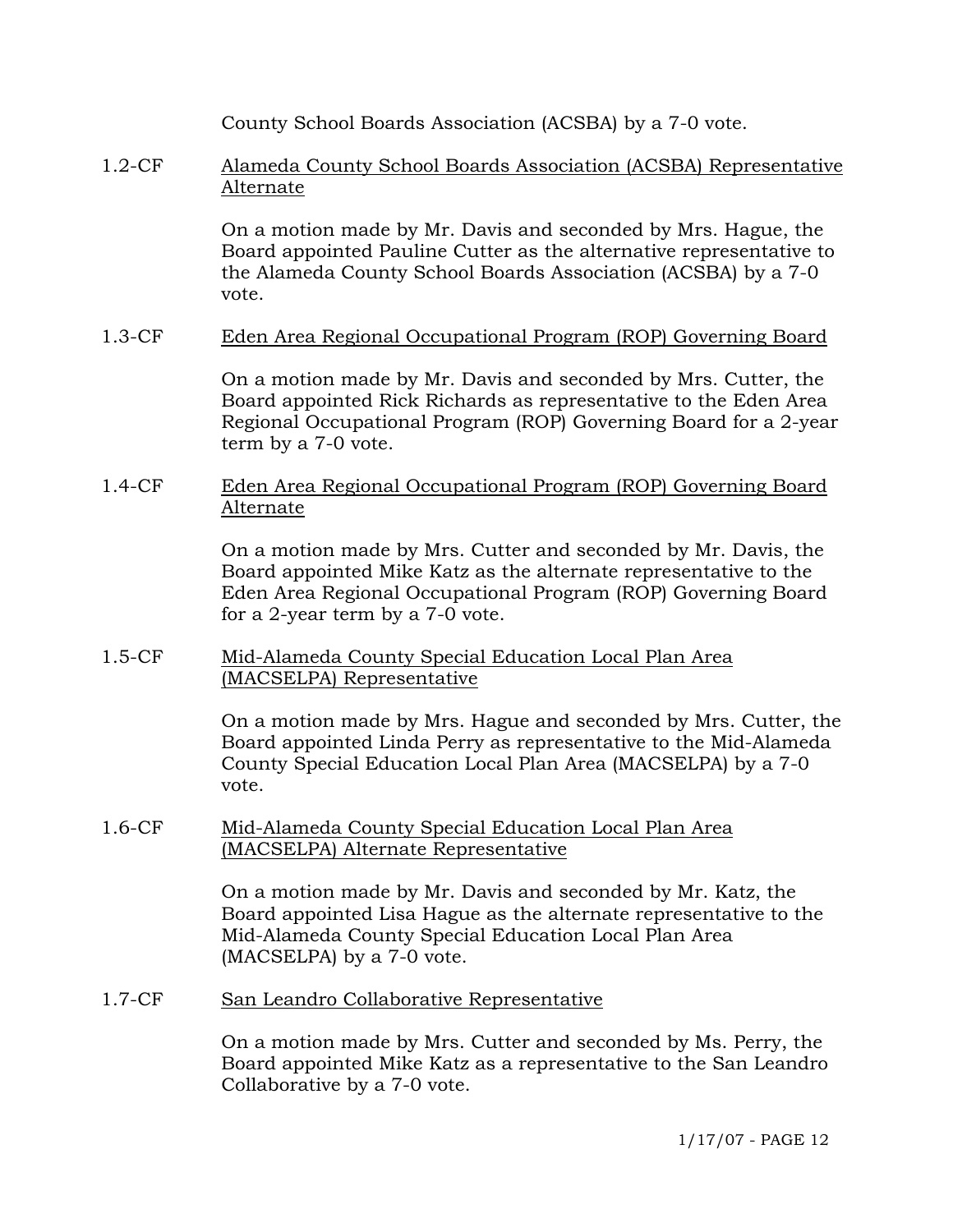#### 1.8-CF San Leandro Collaborative Alternate

On a motion made by Mrs. Hague and seconded by Mr. Katz, the Board appointed Pauline Cutter as an alternate representative to the San Leandro Collaborative by a 7-0 vote.

## 1.9-CF Drug, Alcohol, Tobacco Education (DATE) Committee Representative

On a motion made by Mr. Katz and seconded by Ms. Perry, the Board appointed Pauline Cutter as the representative to the Drug, Alcohol, Tobacco Education (DATE) Committee by a 7-0 vote.

#### 1.10-CF Drug, Alcohol, Tobacco Education (DATE) Committee Representative

On a motion made by Mr. Katz and seconded by Mrs. Hague, the Board appointed Linda Perry as the alternate representative to the Drug, Alcohol, Tobacco Education (DATE) Committee by a 7-0 vote.

### 1.11-CF San Leandro Chamber of Commerce Community Partners Committee Representative

On a motion made by Mrs. Hague and seconded by Mrs. Perry, the Board appointed Ray Davis as representative to the San Leandro Chamber of Commerce Community Partners Committee by a 7-0 vote.

#### 1.12-CF City Disaster Preparedness Council

On a motion made by Mrs. Hague and seconded by Mr. Davis, the Board appointed Pauline Cutter as the representative to the City Disaster Preparedness Council by 7-0 a vote.

## **INFORMATION ITEMS**

#### General Services

## 1.2-I Hayward Area Athletic League (HAAL) Proposed Changes

The Board received for information proposed Hayward Area Athletic League (HAAL) changes.

Mrs. Cutter explained that the NCS alignment was a multi-stage process, whereby every four years a recommended alignment proposal is brought to the NCS Board of Managers for consideration. This year, the proposal includes adding Berkeley Unified to the HAAL. Twelve schools (including San Leandro High School) of the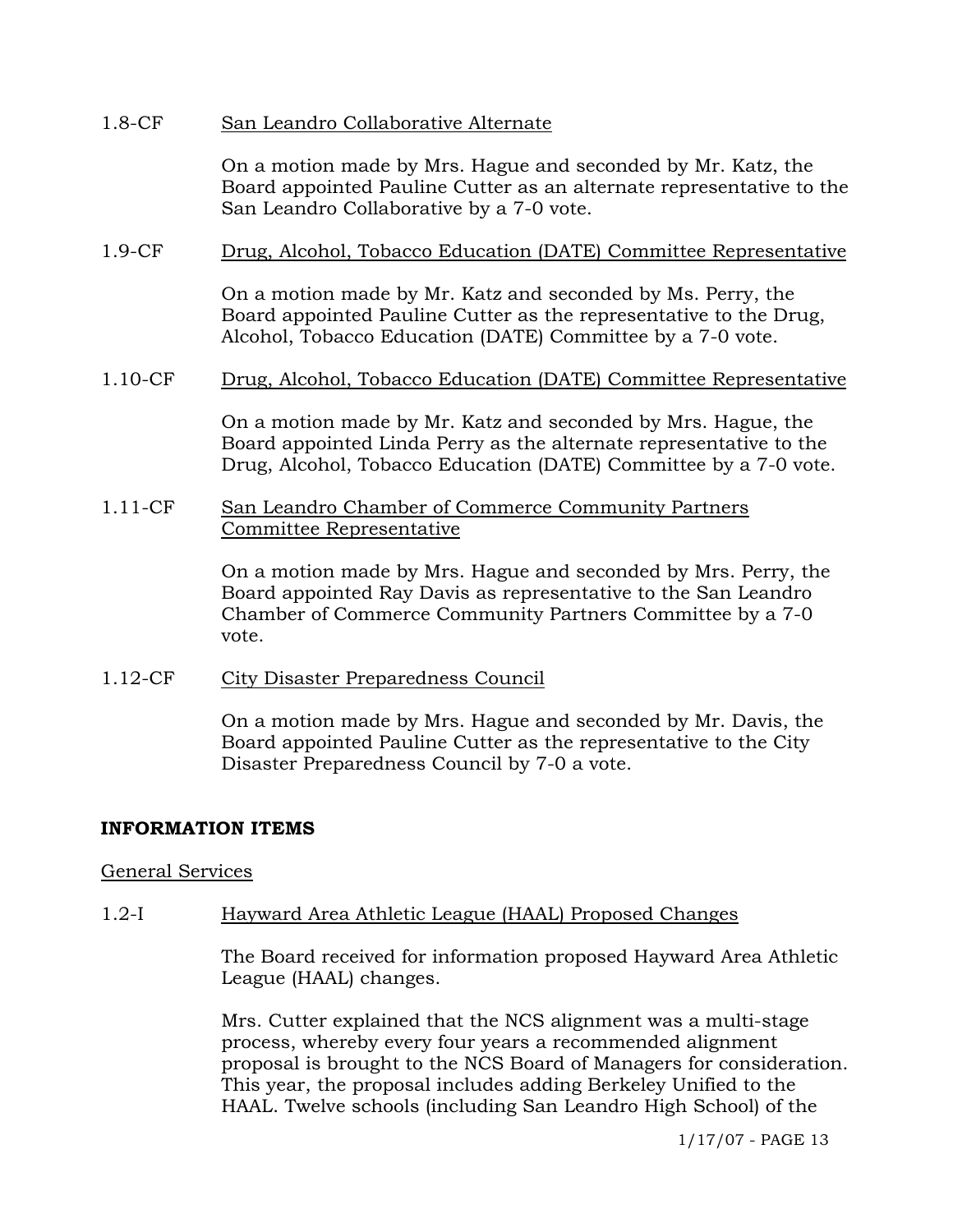Bay Shore Conference have appealed this proposal because members feel that the distance to Berkeley and busing costs would be prohibitive to participating schools. Also, the loss of class time due to travel distance and traffic conditions would have an adverse effect on the students' education.

She said that the appeals hearing would be heard at the next Board of Managers' meeting, at which time District's should attend to lobby their protests before the NCS makes their final decision.

Ms. Perry said that she would share the District's position at the January 18 ACSBA meeting.

At the request of President Richards, it was the consensus of the Board to have Mrs. Cutter continue to track, and represent the District, and advocate on behalf of the Board in this matter.

#### 1.2-I CSBA Conference Update

As previously suggested by Mr. Cassidy at the December 5 Board meeting, trustees shared their experiences and thoughts regarding the Annual CSBA Conference that took place from November 29- December 2, 2006, in San Francisco.

- Mrs. Hague and Mr. Katz both attended the incoming Board orientation and found it to be very helpful and an eye-opening experience.
- Mr. Katz was encouraged by a lobbyist who spoke about the current political environment in Sacramento and the possibility of legislation moving forward to equalize the funding disparities that exists between the districts. He was also able to attend a number of presentations including one on school finance.
- Mrs. Cutter attended workshops focusing on NCS, Special Education and preschool, which was very comprehensive, and reaffirmed what we are doing. She also heard a dynamic speaker reading apprenticeship programs.
- Mr. Davis attended a number technical sessions. He heard a discussion on educational foundation opportunities available reiterating that in Kentfield (a K-8, 900 student district) the Foundation generates approximately \$1 million each year which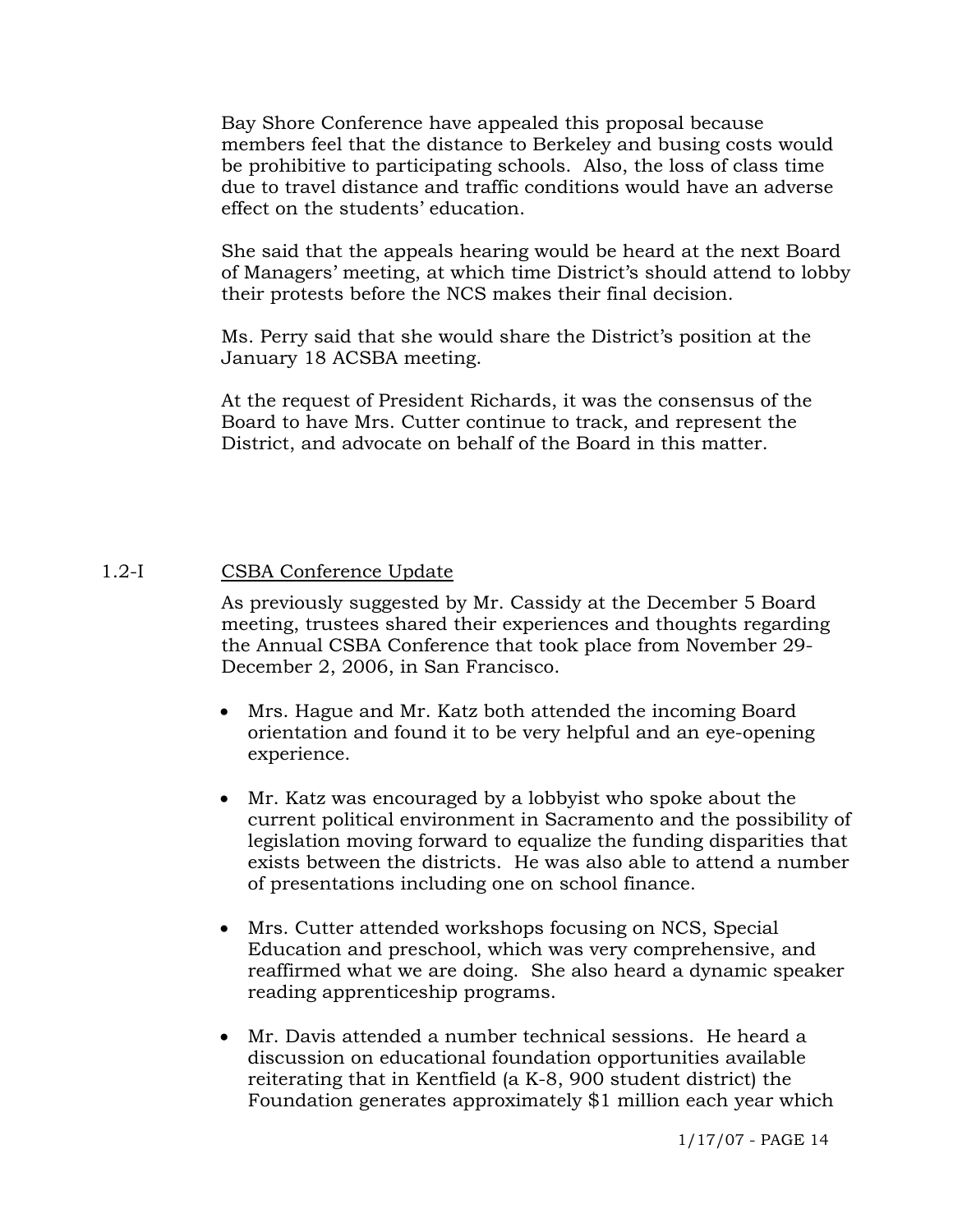represents approximately 11% of their entire budget. He also noted that he visited numerous vendors who would be interested in becomng involved in an educational foundation, which would give the District an opportunity to create some discretionary funds, adding that he would pass on the information he received.

- Mrs. Perry reported that the delegate assembly focused on updating the policy platform, which occurs every two years, as well as adequacy of funding, and No Child Left Behind (NCLB) reauthorization, noting that through the National School Boards' Association, January 28 and 29 would be lobbying days in Washington D.C. She announced that she had been appointed to be the liaison with Pete Stark regarding NCLB and as information becomes available she would pass it on to the Board Advocacy Committee. In addition she had a briefing paper regarding federal issues such as pre-school, special education, and Title I issues. Ms. Perry also attended numerous workshops regarding, autism, "how to get to college", health care, wellness and student nutrition, adding that she had collected a plethora of information for those interested.
- Mr. Cassidy reported that he visited vendors offering information regarding artificial turf, and modulars. He also visited the Association of Low Wealth Schools. He would like the District to consider joining and asked the Superintendent about the cost of joining and requested a copy of a spreadsheet showing the Board expenditures so that the Board might be able to fund this endeavor. The Superintendent will follow-up and decided whether or not to bring it forward for Board consideration.

 He heard a presentation by the Director of Communications and Public Information of the Anaheim City School District, noting that they have produced a DVD which profiles their school district that has been distributed to various community groups and shown on public TV. He would provide a copy to Ms. Michel. He also attended a presentation on new looks for high schools and transforming high schools, noting that the Riverside district, along with the local community college, had jointly built a new high school, suggesting the idea of exploring the possibility of reaching out to Chabot College and the funding opportunities for programs and facilities that could be generated when the District begins building the 9th grade academy.

• Mr. Richards was unable to attend the conference; however, he appreciated the information shared.

## Business, Operations and Facilities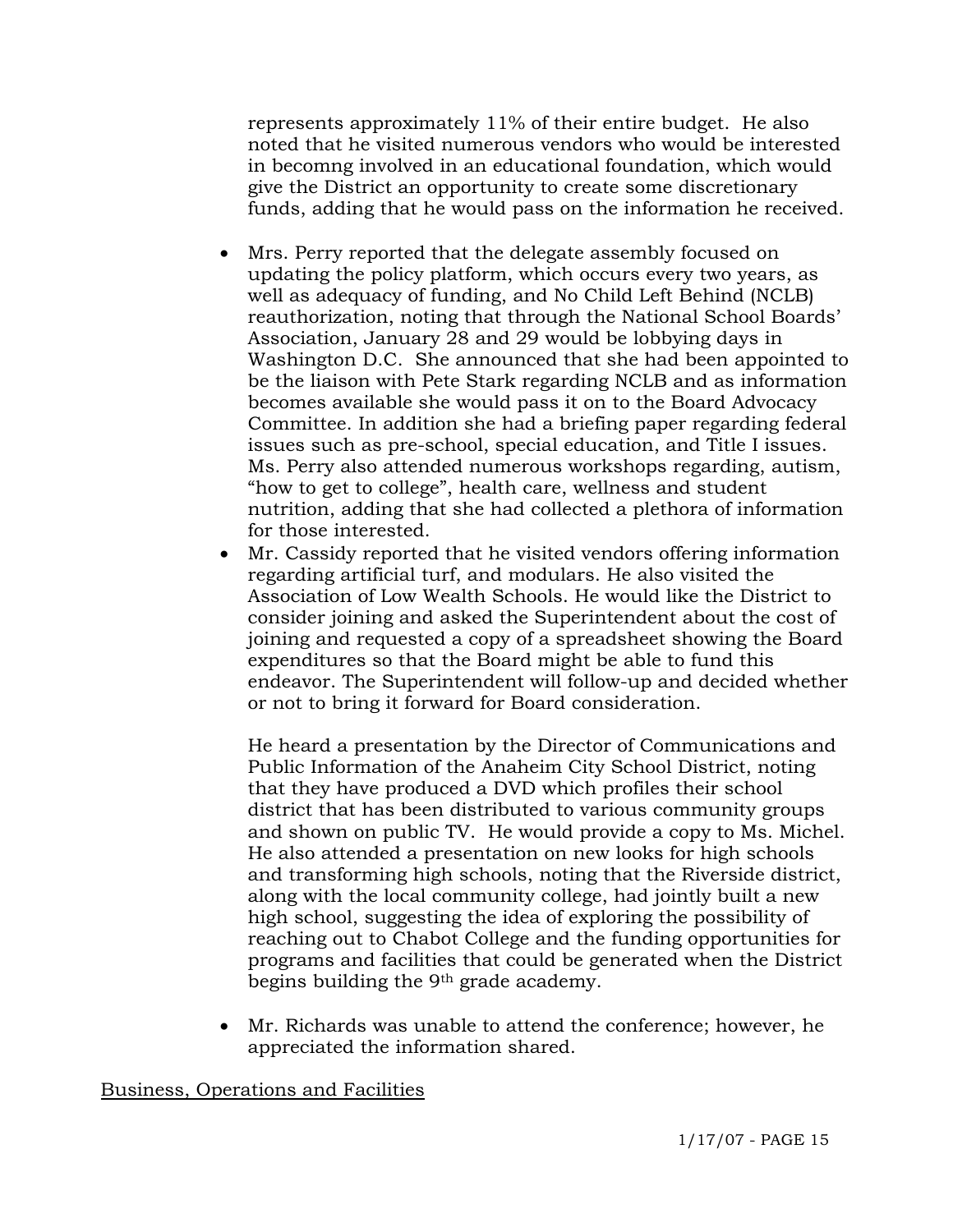### 4.1-I Miscellaneous Receipts

Miscellaneous receipts in the amount of \$8,354.545.31 for November 2006 and \$8,526.796.19 for December 2006 have been deposited in the Treasury of Alameda County.

## **ADDITIONAL SUGGESTIONS AND COMMENTS FROM BOARD MEMBERS**

• Mr. Cassidy asked the Superintendent to follow-up on the possibility of sites distributing a flyer in their newsletters announcing an upcoming Marrow Registration Drive for a 2-year old San Leandro child on January 27.

 He asked for consensus to having a presentation on high school safety issues and measures taken to address racial tensions amongst students prior to April.

 Mrs. Cutter would rather see an update focusing on safety, and not have it labeled racial tensions. Ms. Perry felt that it should be at the discretion of the Superintendent and principal as to the format and timelines, with Mr. Richards agreeing to updates on an as needed basis and not singling out groups.

 Mrs. Hague would prefer to hear updates on whether or not student safety had improved since implementing the gates, and monitoring the main entrance of the school, etc., and if there were still areas that needed improvement.

 It was the consensus of the Board to bring back information on the status of student safety since implementing various procedures and processes to a future Board meeting and at the discretion of the Superintendent and the principal.

 Mr. Cassidy reported attending a Bancroft parent meeting where tours of the high school were discussed, prompting him to ask if there would be tours offered to Muir parents. He also was interested in information regarding Kindergarten Preview Day. The Superintendent said that the principal at Muir had indicated to her that they would be offering tours, and that there would be a Kindergarten Preview Day, dates and times to be determined.

 He also attended the Roosevelt safety meeting, bringing to the light the importance of having cameras at the site.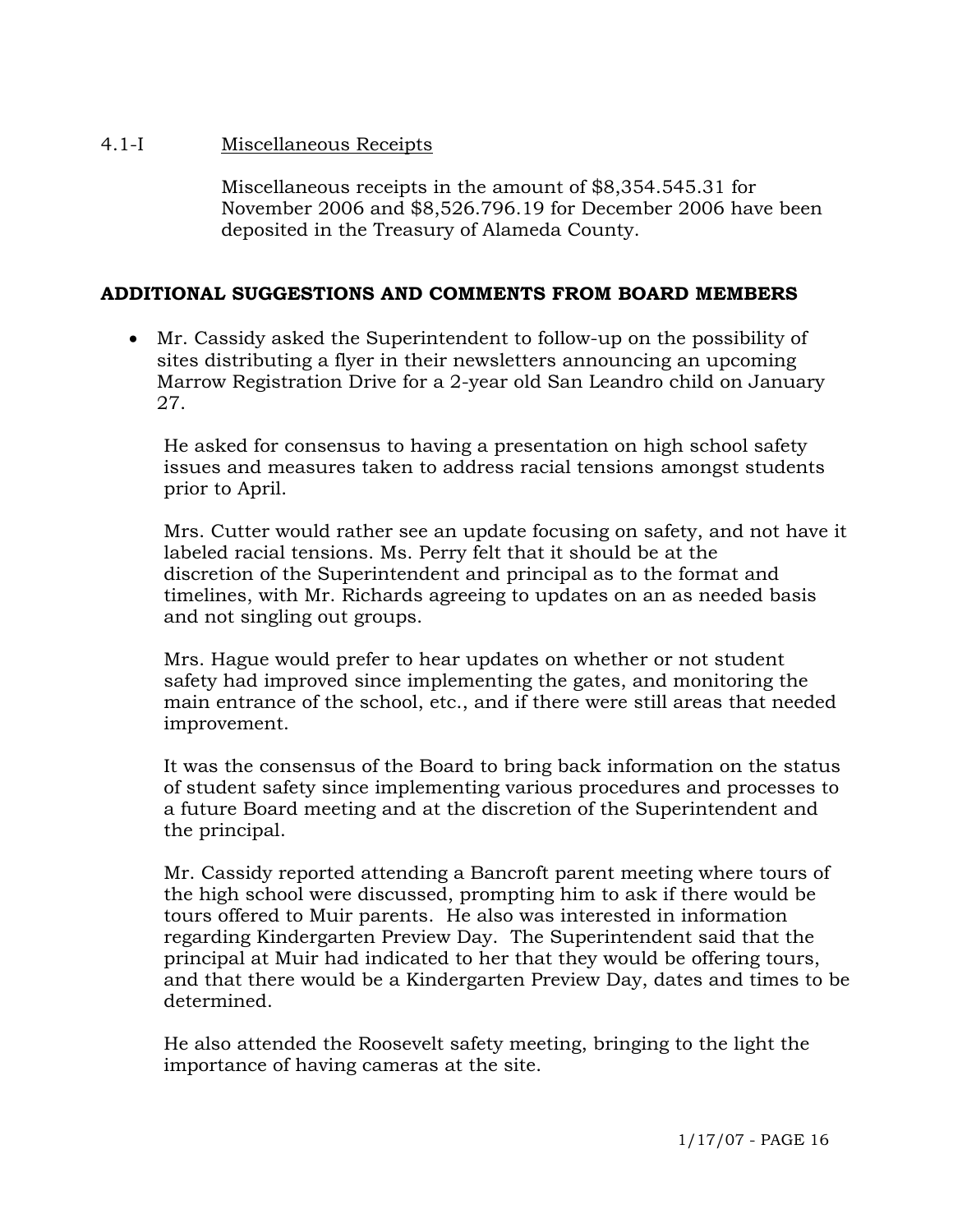He met with the Superintendent and President Richards with respect the City/District Liaison Committee, reporting that Mayor Santos would like to see a Joint School Board/City Council meeting in February. It was Mr. Cassidy's hope to have a more active liaison committee than before. He would also be interested in discussing ways of working with the San Lorenzo and Chabot College boards on issues of joint concerns.

• Ms. Perry also attended the Roosevelt meeting, commending Principal Susan Guerrero for an excellent job she did in light of the serious situation that recently occurred; however, unlike Mr. Cassidy, she felt that because of limited resources, cameras may not be the way to proceed.

She also reported that CSBA has formed student issues conference groups focusing on American Indian, Pacific Islander, Hispanic, and Black student groups. She was able to attend two of them during the conference. She also attended the CSBA Golden Bell Awards Program where thirty winners from different school districts in different categories and innovative programs were honored.

- Mr. Davis asked for the name of the newly appointed School Resource Officer. He suggested a possible joint use with the City with regards to maintenance of school facilities and City parks which would reduce some of the District's expenses and encouraged staff to open the doors and explore this opportunity with the City with Mrs. Cutter reminding the Board that the union issues needed to be considered before entering into such joint uses. He also suggested entering into discussions with San Lorenzo regarding school boundaries, i.e. Heron Bay. It was the consensus of the Board for staff to research the process.
- Mrs. Cutter received consensus on her request that the Advocacy committee discuss and draft a resolution regarding "No Child Left Behind" reauthorization.
- Mr. Katz shared information that he had shared with the Superintendent regarding a University of Minnesota project encouraging administrators to maintain a BLOG as a way of familiarizing them with technology and make them more accessible to their students.
- Mrs. Hague was excited to hear that John Muir would be offering high school tours. She also raised a concern regarding the upcoming implementation of SB78 – P.E. requirement in July 2007 which would mandate that students not passing the 9<sup>th</sup> grade performance test in P.E. will have to take 4 years of physical education and the impact on block scheduling, P.E, and graduation. She would like to receive information on the District's position and how we are addressing this. Superintendent Lim said that it was addressed in a *Confidentially Speaking* and raised by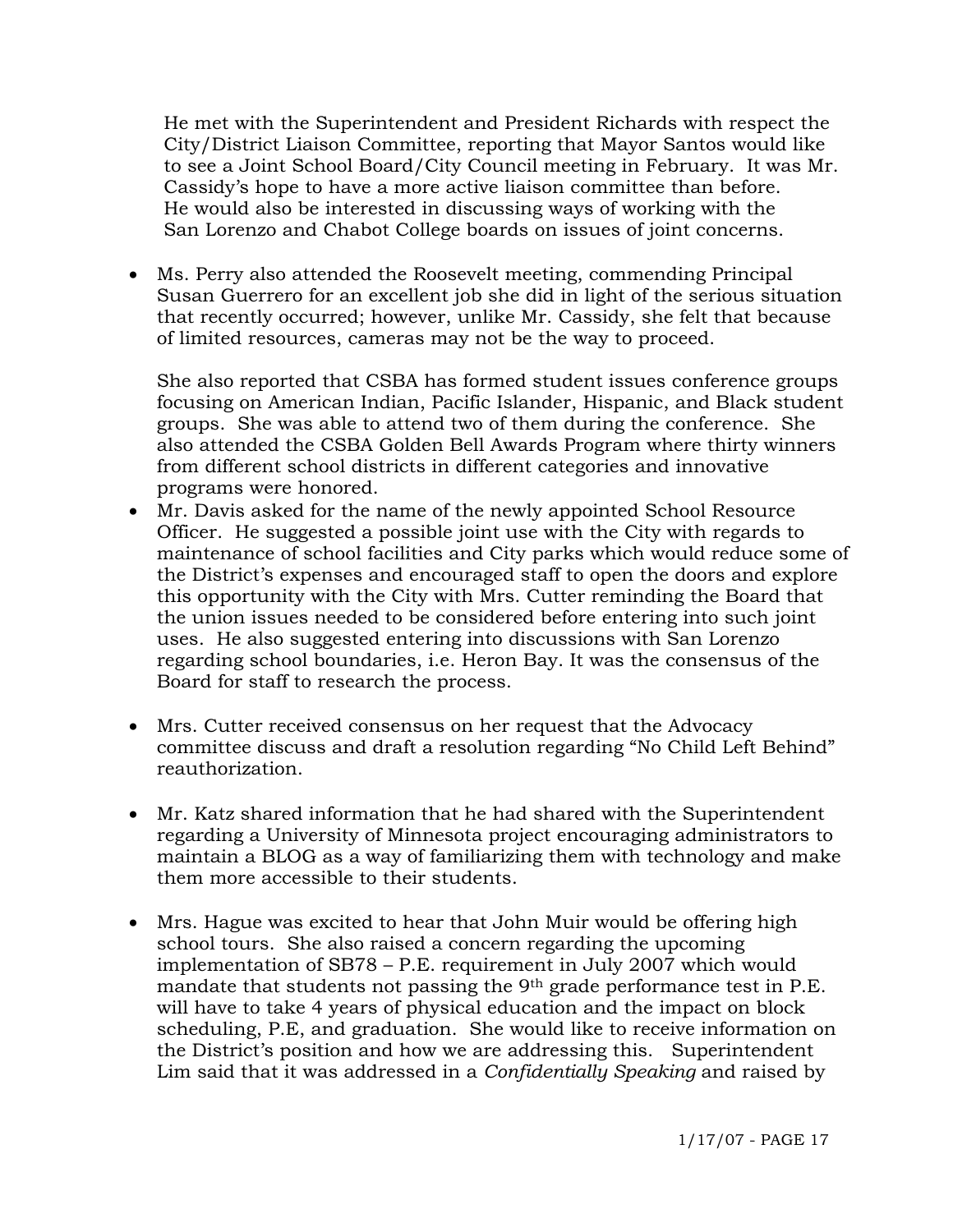the P.E. teachers, suggesting that the Curriculum Committee should discuss it and bring back information to the Board.

 Mrs. Hague also asked that staff research why the field was being fenced off at Madison, so that she could respond to an interested community member.

• Mr. Richards said that a Finance Committee meeting needed to set, and that there would be a Special Board meeting at 5:30 p.m. on January 18.